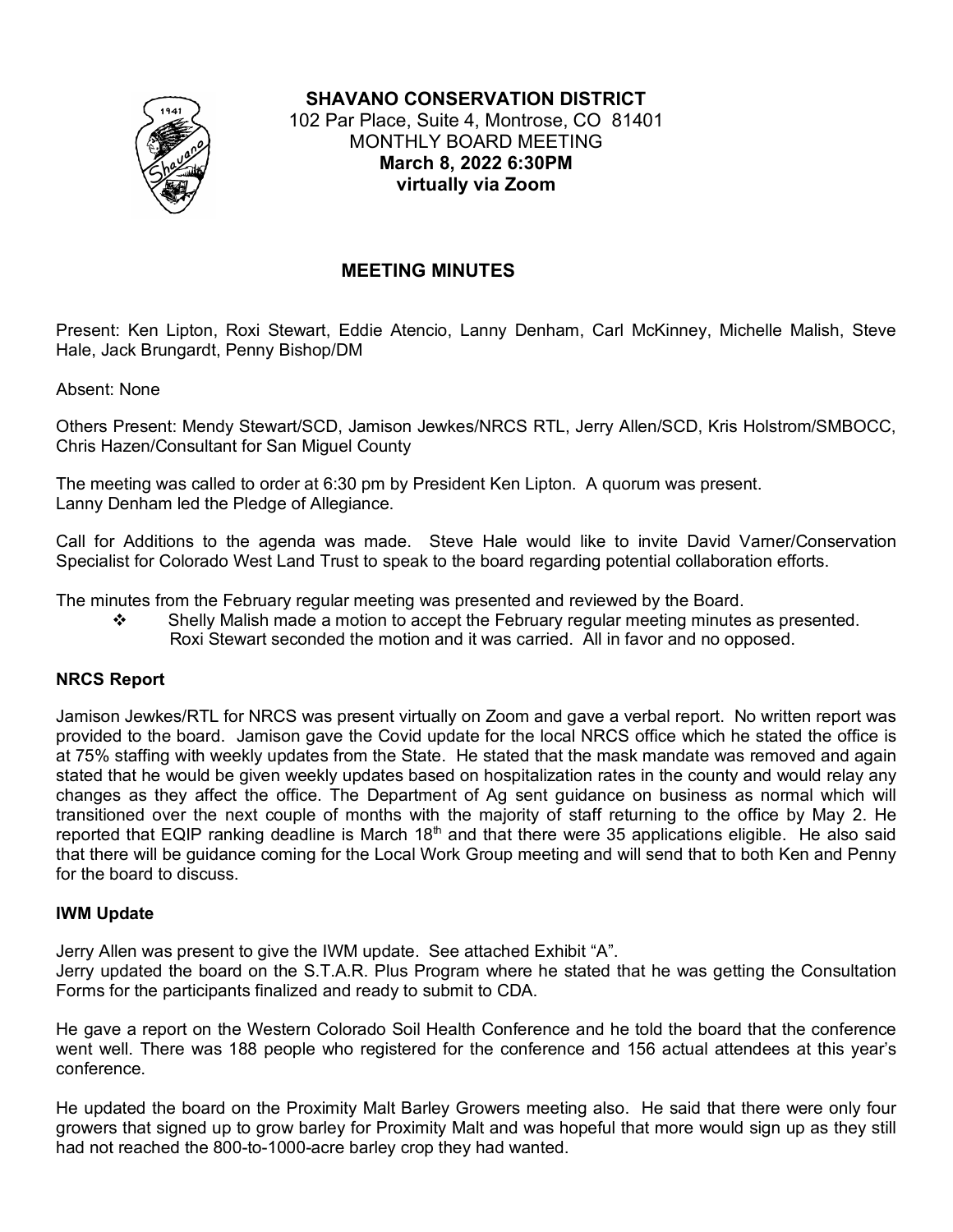#### **Guest Speakers: San Miguel BOCC/Kris Holstrom & Chris Hazen/Representative for San Miguel County**

Kris Holstrom & Chris Hazen presented to the SCD Board their PES (Payment for Environmental Service) Program. Kris Holstrom led the presentation which she stated that they received a grant from the Colorado Water Conservation Board and asked for Chris Hazen to update the board on the program. Chris stated the PES program was piloted in 2020 and they now have three landowners in this program which they hope to improve their soil and increase water holding capacity. They have also been able to sequester approx. 65 metric tons of carbon and will be working with more landowners in the future. They will be working with Ground Up Consulting and will be mirroring the S.T.A.R Plus Program which SCD is involved in. They also partnered with Colorado West University and will be having a student work on this program and she will develop her master thesis around this program. Kris Holstrom stated that they wanted to keep SCD informed and would like to develop a partnership.

### **New & District Business**

Pleasant Valley Creek-Dallas Creek Update: Ken stated that the two landowners in this study have not yet applied for EQIP funding or any other funding opportunities to implement the BMP's that were given to them through this project. Ken will speak to the property owner at the lower end of the basin this summer and see what her plans are. He attended another meeting with CDPHE last week, others present were with CWCB, CRWCD, CDPHE & NRCS and they still wanted to continue work within the drainage of Pleasant Valley Creek/Dallas Creek. They are planning on having a luncheon meeting this summer with as many landowners along this drainage to see if there will be any interest in continuing the study. After that they will need to see if CDPHE will be able to put up more funding. CRWCD stated interest in supporting this project.

2022 SCD Board of Directors Election Update: Ken Lipton stated that both Ed Atencio & Roxi Stewart have submitted their Board of Directors' Self-Nomination form and have agreed to continue as board supervisors. There is still one vacancy to the board and Ken has asked the other board members to outreach to see if they can help fill the empty seat.

Cancellation of Election and Declaration Deeming Candidates Elected Resolution: By this resolution, the Board hereby formally cancels the regular election and certifies that there were no more candidates for the director than offices to be filled and declares the following candidates elected for three-year terms: Roxanna Stewart & Edward Atencio. Oaths of office will be administered on the May 10<sup>th</sup> Board meeting.

Steve Hale made a motion to accept the resolution to cancel the election and declare deemed candidates elected. Carl McKinney seconded the motion and it was carried. All in favor and no opposed.

Exemption from Audit: The Board reviewed the Letter of Engagement and Application for Exemption from Audit as prepared by Donald R. Moreland, the District's accountant. The exemption documents were reviewed and signed by the Board.

Resolution for Exemption from Audit: The Board reviewed the Resolution for Exemption from Audit. By this resolution, the board hereby approves an Exemption from Audit for Year 2021 for the Shavano Conservation District. The resolution documents were signed by the Board.

\* Carl McKinney made a motion to approve the 2021 Exemption from Audit as written. Roxi Stewart seconded the motion and it was carried. All in favor and no opposed.

CSCB Supervisor Training Module: Penny Bishop led the CSCB Supervisor Training-Module 8. The Board successfully passed the module test. The Board will complete Module 9 at the next Board meeting in April.